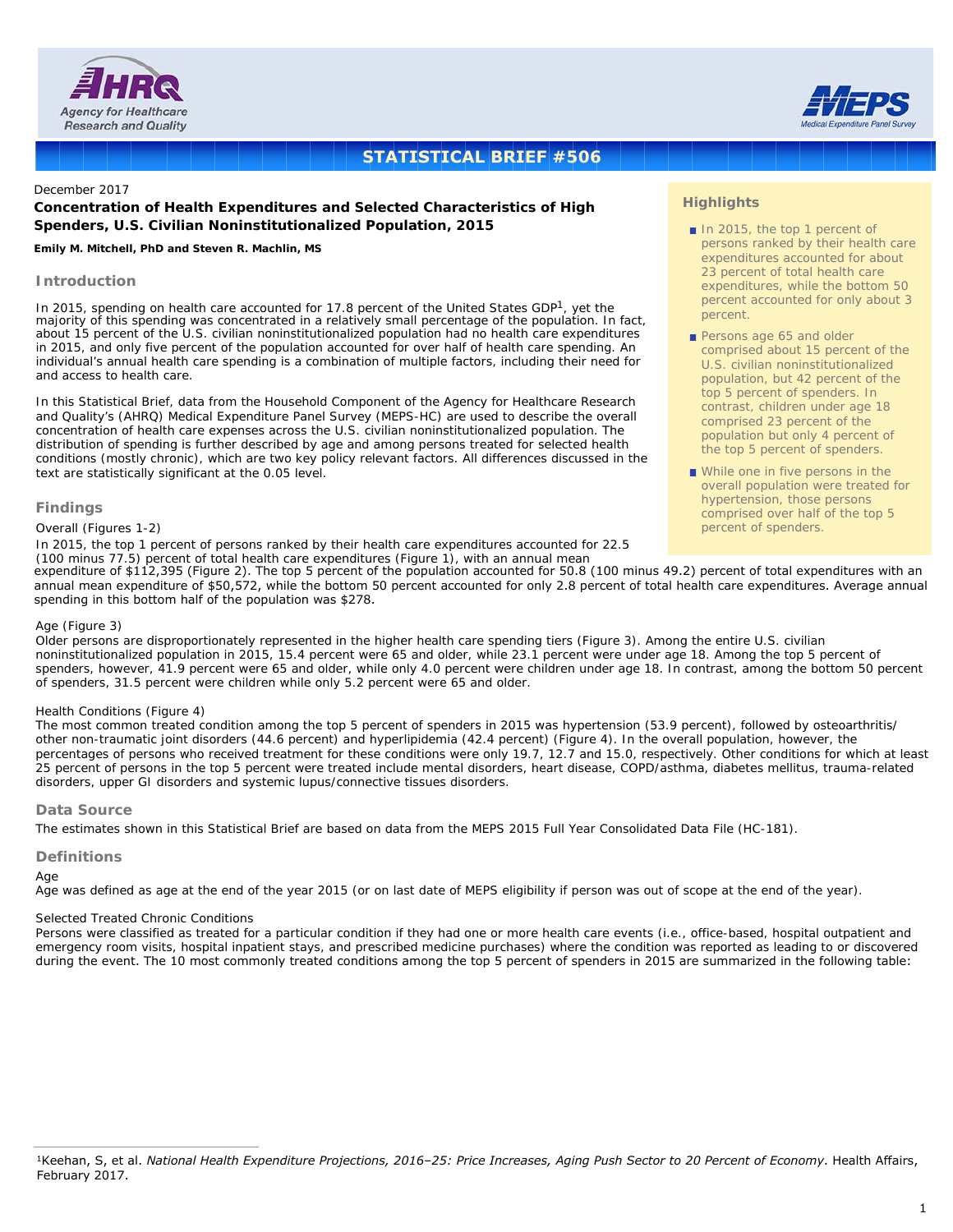| <b>Condition Category</b>                          | <b>CCS Codes</b>       |
|----------------------------------------------------|------------------------|
| Hypertension                                       | 98, 99                 |
| Osteoarthritis/other non-traumatic joint disorders | 201-204                |
| Hyperlipidemia                                     | 53                     |
| Mental disorders                                   | 65-75, 650-670         |
| Heart disease                                      | 96, 97, 100-108        |
| COPD/asthma                                        | 127-134                |
| Diabetes mellitus                                  | 49,50                  |
| Trauma-related disorders                           | 225-236, 239, 240, 244 |
| Disorders of the upper GI                          | 138-141                |
| Systemic lupus/connective tissue disorders         | 210-211                |

The relationship between CCS codes and ICD-9 codes can be found at the HCUP website: <https://www.hcup-us.ahrq.gov/toolssoftware/ccs/AppendixASingleDX.txt>

### *Concentration Curve*

A concentration curve is a graphical representation of the distribution of a variable of interest, such as income or expenditures, across the percentage of the population. The cumulative percentage of the population is represented along the X-axis and the cumulative percentage of expenditures is represented on the Y-axis. A point at the X-axis value of 50% and the Y-axis value of 10%, for instance, indicates that the bottom 50% of the population accounts for 10% of total spending, and subsequently, the top 50% accounts for 90% of total spending. Similarly, a point at the X-axis value of 99% and the Y-axis value of 82% indicates that the bottom 99% of the population accounts for 82% of spending, and conversely, that the top 1% of the population accounts for 18% of expenditures.

#### *Expenditures*

MEPS-HC defines total expense as the sum of payments from all sources to hospitals, physicians, other health care providers (including dental care), and pharmacies for services reported by respondents in the MEPS-HC.

#### *Percentiles*

Percentiles of spending were formed by ordering sampled persons by their total expenditures, then allocating persons to groups based on weighted percentage of the population. Near the cut point of each percentile, a person was included in the top percentile group if their added weight did not surpass the specified percentile. In the case of ties, where two or more people had the same expenditures close to a percentile cut point, the person with the lower weight was included in the higher percentile group. In this brief, the 'Bottom 50%' and 'Top 50%' are mutually exclusive, while the 'Top 50%', 'Top 30%','Top 10%', 'Top 5%' and 'Top 1%' are not.

## **About MEPS-HC**

MEPS-HC is a nationally representative longitudinal survey that collects detailed information on health care utilization and expenditures, health insurance, and health status, as well as a wide variety of social, demographic, and economic characteristics for the U.S. civilian noninstitutionalized population. It is cosponsored by the Agency for Healthcare Research and Quality and the National Center for Health Statistics.

## **References**

The following methodology reports contain information on the survey and sample designs for the MEPS Household and Medical Provider Components (HC and MPC, respectively). Data collected in these two components are jointly used to derive MEPS health care expenditure data.

Cohen, J. *Design and Methods of the Medical Expenditure Panel Survey Household Component*. MEPS Methodology Report No. 1. AHCPR Pub. No. 97-0026. Rockville, MD. Agency for Healthcare Policy and Research, 1997. [http://www.meps.ahrq.gov/mepsweb/data\\_files/publications/mr1/mr1.pdf](http://www.meps.ahrq.gov/mepsweb/data_files/publications/mr1/mr1.pdf)

Ezzati-Rice, T.M., Rohde, F., Greenblatt, J., *Sample Design of the Medical Expenditure Panel Survey Household Component, 1998-2007*. Methodology Report No. 22. March 2008. Agency for Healthcare Research and Quality, Rockville, MD. [http://www.meps.ahrq.gov/mepsweb/data\\_files/publications/mr22/mr22.pdf](http://www.meps.ahrq.gov/mepsweb/data_files/publications/mr22/mr22.pdf)

Machlin, S.R., Chowdhury, S.R., Ezzati-Rice, T., DiGaetano R., Goksel H., Wun L.-M., Yu W., Kashihara D. *Estimation Procedures for the Medical Expenditure Panel Survey Household Component*. Methodology Report #24. September 2010. Agency for Healthcare Research and Quality, Rockville, MD[. http://www.meps.ahrq.gov/mepsweb/data\\_files/publications/mr24/mr24.shtml](http://www.meps.ahrq.gov/mepsweb/data_files/publications/mr24/mr24.shtml)

Stagnitti, M. N., Beauregard, K., and Solis, A. *Design, Methods, and Field Results of the Medical Expenditure Panel Survey Medical Provider Component (MEPS MPC) - 2006 Calendar Year Data*. Methodology Report No. 23. November 2008. Agency for Healthcare Research and Quality, Rockville, MD[. http://www.meps.ahrq.gov/mepsweb/data\\_files/publications/mr23/mr23.pdf](http://www.meps.ahrq.gov/mepsweb/data_files/publications/mr23/mr23.pdf)

## **Suggested Citation**

Mitchell E. and Machlin S. *Concentration of Health Expenditures and Selected Characteristics of High Spenders, U.S. Civilian Noninstitutionalized Population, 2015*. Statistical Brief #506. December 2017. Agency for Healthcare Research and Quality, Rockville, MD. [http://www.meps.ahrq.gov/mepsweb/data\\_files/publications/st506/stat506.pdf](/mepsweb/data_files/publications/st506/stat506.pdf)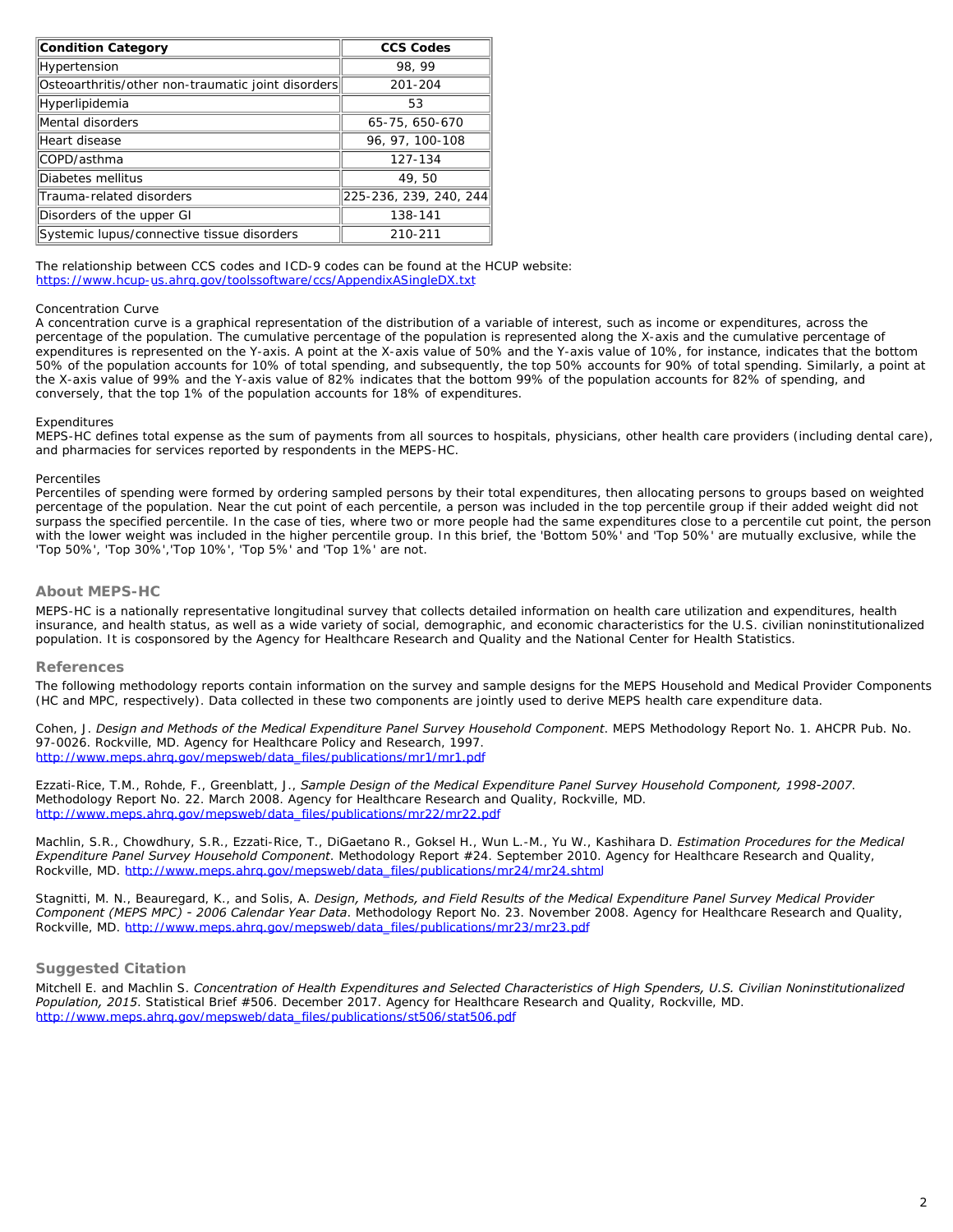AHRQ welcomes questions and comments from readers of this publication who are interested in obtaining more information about access, cost, use, financing, and quality of health care in the United States. We also invite you to tell us how you are using this Statistical Brief and other MEPS data and tools and to share suggestions on how MEPS products might be enhanced to further meet your needs. Please email us at MEPSProjectDirector@ahrq.hhs.gov or send a letter to the address below:

Joel Cohen, PhD, Director Center for Financing, Access, and Cost Trends Agency for Healthcare Research and Quality 5600 Fishers Lane Rockville, MD 20857

 $\bar{\nu}$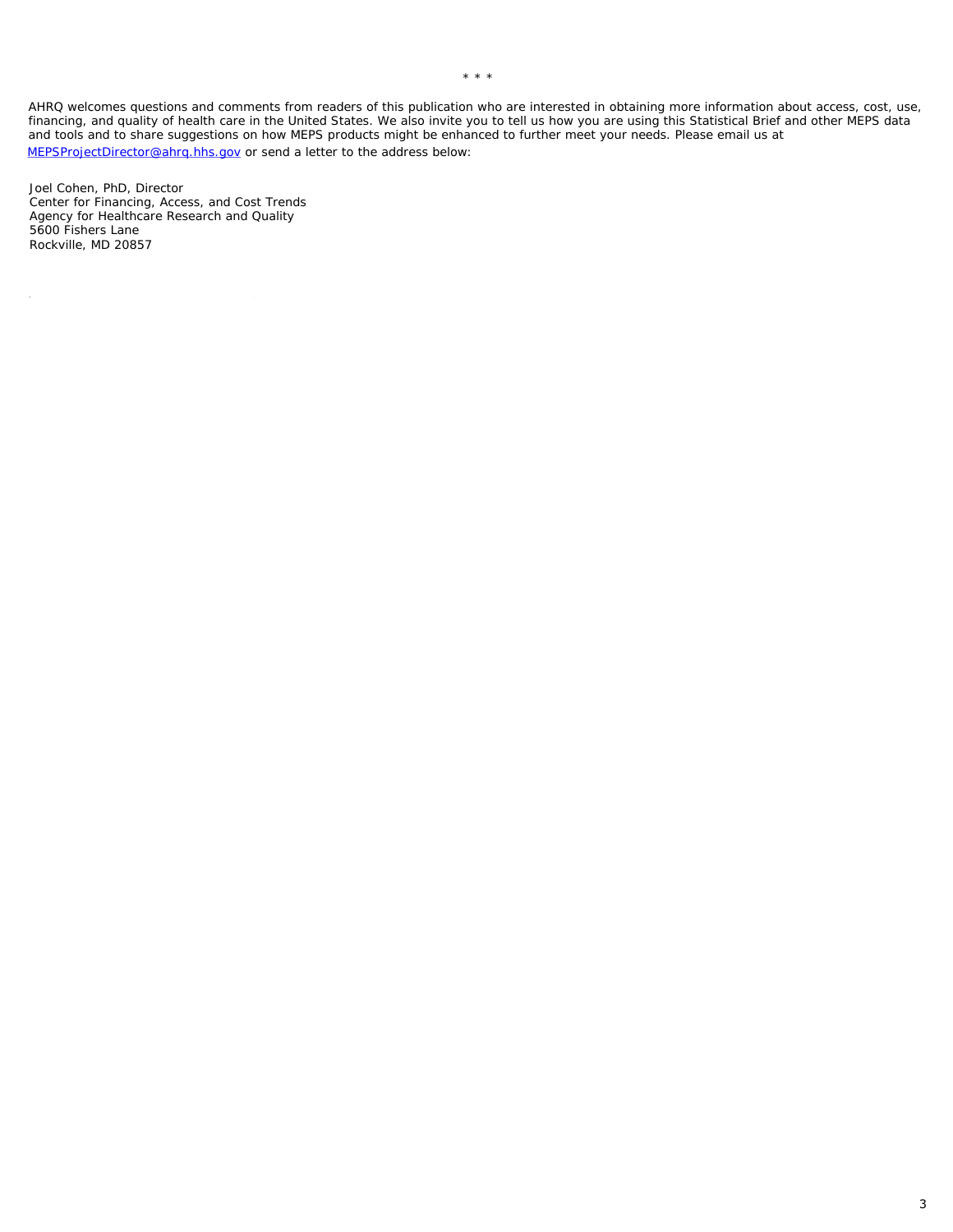

Source: Agency for Healthcare Research and Quality, Medical Expenditure Panel Survey, Household Component, 2015.

Statistical Brief #506: Concentration of Health Expenditures and Selected Characteristics of High Spenders, U.S. Civilian Noninstitutionalized Population, 2015